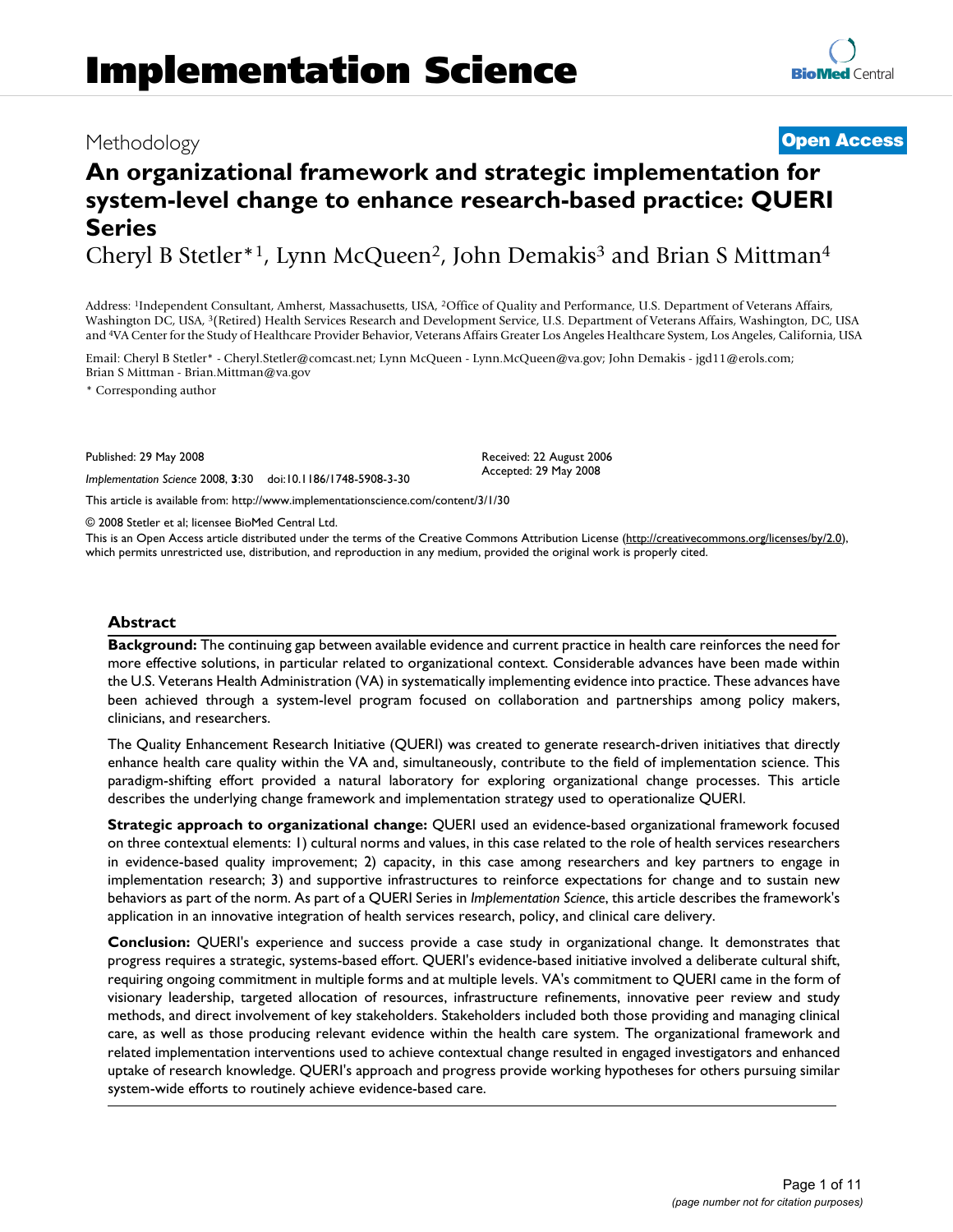### **Background**

The persistent gap between available evidence and current practice in health care reinforces the challenge of finding effective solutions [[1](#page-9-0),[2](#page-9-1)]. Contributing to this current status have been the complexity of the change process, limitations of research on implementation, and slow recognition of the critical role of organizational context. Recent progress has been made in some of these areas. For example, methodological issues relevant to implementation are increasingly recognized and addressed [[3-](#page-9-2)[5](#page-9-3)]; and clinician and system barriers to the uptake of evidence have been extensively studied, with solutions being suggested and tested [[6](#page-9-4),[7](#page-9-5)].

Additional progress is needed regarding the role of organizational context. Specifically, system-level strategies and receptive contextual elements required to achieve routine implementation of research need to be identified and validated [\[8](#page-9-6)[,9\]](#page-9-7). This article is one in a *Series* of articles documenting implementation science frameworks and approaches developed by the U.S. Department of Veterans Affairs Quality Enhancement Research Initiative (QUERI). QUERI is briefly outlined in Table [1](#page-1-0) and described in more detail in previous publications [[10](#page-9-8)[,11](#page-9-9)]. The *Series'* introductory article [\[12\]](#page-9-10) highlights aspects of QUERI that are related specifically to implementation science, and describes additional types of articles contained in the *Series*.

This *Series* paper addresses the issue of organizational context, specifically in terms of the following:

▪ Organizational elements targeted for change within the VA to enhance use of research as the norm, and

▪ The approaches or implementation strategy used to create and support those contextual changes.

#### *Evidence-based practice and the context of change*

Delivery-focused organizational interventions have been well researched, such as the revision of clinical roles and use of integrated care services [\[13\]](#page-9-11). However, little research regarding organizational management interventions exists relative to the routine implementation of evidence-based practices (EBP) [[8](#page-9-6),[9](#page-9-7)].

A growing body of knowledge does provide related insight into the importance of organizational context to general change [\[14](#page-9-12),[15](#page-9-13)]. Published literature, for example, points to the potential importance of both a receptive context for innovation [[8](#page-9-6),[16](#page-9-14)] and a strategic approach to – and management of – related organizational innovation and change [\[17\]](#page-9-15). More specifically, it has been proposed that "methods and strategies for integrating use of evidence into the fabric of the clinical organization" are needed if an organization wishes to implement EBP as a norm [[9](#page-9-7)]. Since such broad-based change does not usually occur naturally, managerial guidance and strategic management of targeted interventions are often required over a considerable period of time [[18](#page-9-16)].

VA's QUERI program has served as a natural laboratory for exploring both key contextual elements and a strategic

#### <span id="page-1-0"></span>**Table 1: The VA Quality Enhancement Research Initiative (QUERI)**

The U.S. Department of Veterans Affairs' (VA) Quality Enhancement Research Initiative (QUERI) was launched in 1998. QUERI was designed to harness VA's health services research expertise and resources in an ongoing system-wide effort to improve the performance of the VA healthcare system and, thus, quality of care for veterans.

QUERI researchers collaborate with VA policy and practice leaders, clinicians, and operations staff to implement appropriate evidence-based practices into routine clinical care. They work within distinct disease- or condition-specific QUERI Centers and utilize a standard six-step process:

- 1) Identify high-risk/high-volume diseases or problems.
- 2) Identify best practices.
- 3) Define existing practice patterns and outcomes across the VA and current variation from best practices.
- 4) Identify and implement interventions to promote best practices.
- 5) Document that best practices improve outcomes.
- 6) Document that outcomes are associated with improved health-related quality of life.

Within Step 4, QUERI implementation efforts generally follow a sequence of four phases to enable the refinement and spread of effective and sustainable implementation programs across multiple VA medical centers and clinics. The phases include:

- 1) Single-site pilot,
- 2) Small-scale, multi-site implementation trial,
- 3) Large-scale, multi-region implementation trial, and
- 4) System-wide rollout.

Researchers employ additional QUERI frameworks and tools, as highlighted in this *Series*, to enhance achievement of each project's quality improvement and implementation science goals.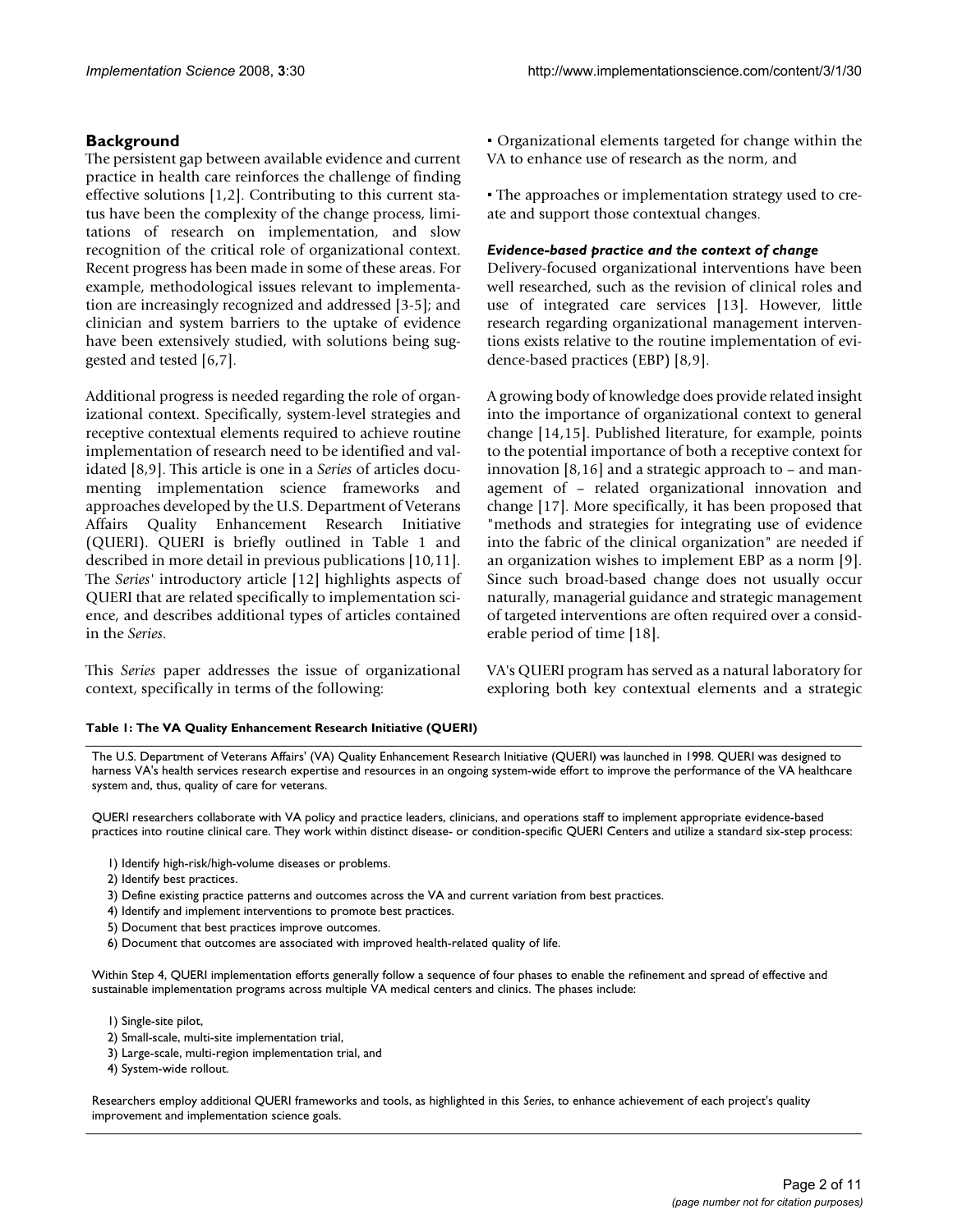approach to implementation in real-time settings. This article describes organizational changes linked to QUERI in terms of an underlying framework and implementation strategy. The changes associated with QUERI's institutionalization occurred within an evolutionary process, which has achieved considerable success and remains focused on an innovative integration of health services research, policy, and clinical care delivery.

#### *Meeting the challenge of organizational change*

In 1998, the VA initiated QUERI to facilitate improvement of health care quality for its patient population (U.S. veterans). QUERI's goal was to improve performance throughout this national health care system through the increased and systematic use of research. The complexity of this task was at first not apparent. Preparatory planning for QUERI had established a guiding, 6-step framework [[12](#page-9-10)] [Table [1\]](#page-1-0) and assigned responsibility to organize the program to VA's headquarters-based Health Services Research & Development Service (HSR&D). Thus, VA's researchers were asked to play a leading role in "purposely link(ing) research activities (which generate scientific evidence) to clinical care in as close to real time as possible, thereby leading to rapid adoption of best clinical practices and improvement in patient outcomes [p. I-14, [[19\]](#page-9-17)]."

Preparatory efforts also included creation of QUERI Centers to operationalize expectations [[12\]](#page-9-10) and a supportive infrastructure within HSR&D [[20](#page-9-18)]. The infrastructure included various advisory committees with multiple stakeholder members from outside of HSR&D. Such members could link QUERI to additional key stakeholders and to the many changes taking place in the larger VA environment. The latter included implementation of electronic patient records, as well as development and dissemination of both evidence-based guidelines and guidelinebased performance measures.

The above decision-making and operational structures were necessary but not sufficient to achieve the envisioned link between research activities and clinical care – or to achieve the related goal of "rapid" uptake of best practices. Within a short time, it was recognized that "QUERI sits at the intersection of clinical practice and research.... a gray area where integration is not always natural [p. I-24, [[20](#page-9-18)]]."

More specificity thus was needed both to understand how to operationalize links between research and practice and to systematically enhance EBP in routine clinical functions. Emerging questions from key stakeholders, particularly QUERI Center researchers, helped to identify both specific barriers to involvement and critical organizational issues. It became apparent that the desired shift to a more consistent, "proactive, interactive and multi-faceted implementation role for health services researchers in the context of a close collaboration between research, quality improvement (QI), and clinical leadership" [\[12](#page-9-10)], p 7] was not necessarily a natural fit with the existent culture [\[21\]](#page-9-19). To move forward, barriers had to be addressed and proactive organizational actions taken. Such actions had to promote incremental shifts toward new awareness and values; and they also had to focus on related capacities, structures and processes.

The remainder of this article describes, first, a framework that identified and clarified actions needed over time to meet evolving challenges and enhance QUERI's progress. It then provides information on implementation interventions and contextual changes relevant to each of the underlying framework's elements: culture, capacity, and infrastructure. The paper ends with a discussion of QUERI's achievements and the potential applicability of this approach to others' organization-wide change.

#### *A framework for informing implementation of organizational change*

The implementation strategy used to achieve QUERI's present status drew upon the best available evidence regarding organizational change, EBP, and implementation science available in the late 1990s and early 2000s [[22](#page-9-20)[-24](#page-10-0)]. Overall, it is best described within an evidencebased, organizational change framework. This framework had previously served to "re-energize mature" organizations [\[14](#page-9-12),[18\]](#page-9-16). It contains three interacting elements related to institutionalizing an organizational level change: 1) refinement of a culture, 2) capacity-building efforts, and 3) a supportive, reinforcing, and sustaining infrastructure

This framework's premise is that to become a routine part of a system, an innovation such as QUERI needs leadership support for related changes. Such changes likely will involve cultural values and norms, resources and expertise that enable stakeholders' engagement and capabilities, and an alignment of various organizational systems and processes with the innovative Program's requirements.

Over time, implementation interventions targeted at each individual organizational element are assumed to act synergistically with the other elements. When successful, these changes collectively help to create and sustain new norms within the organization. The innovation gradually becomes a part of routine practice across the system, and ongoing, related efforts occur more naturally and are more easily sustained.

#### *Re-orienting cultural norms and values*

Culture is herein defined as an organization's values, norms and expectations – or "the way things are done."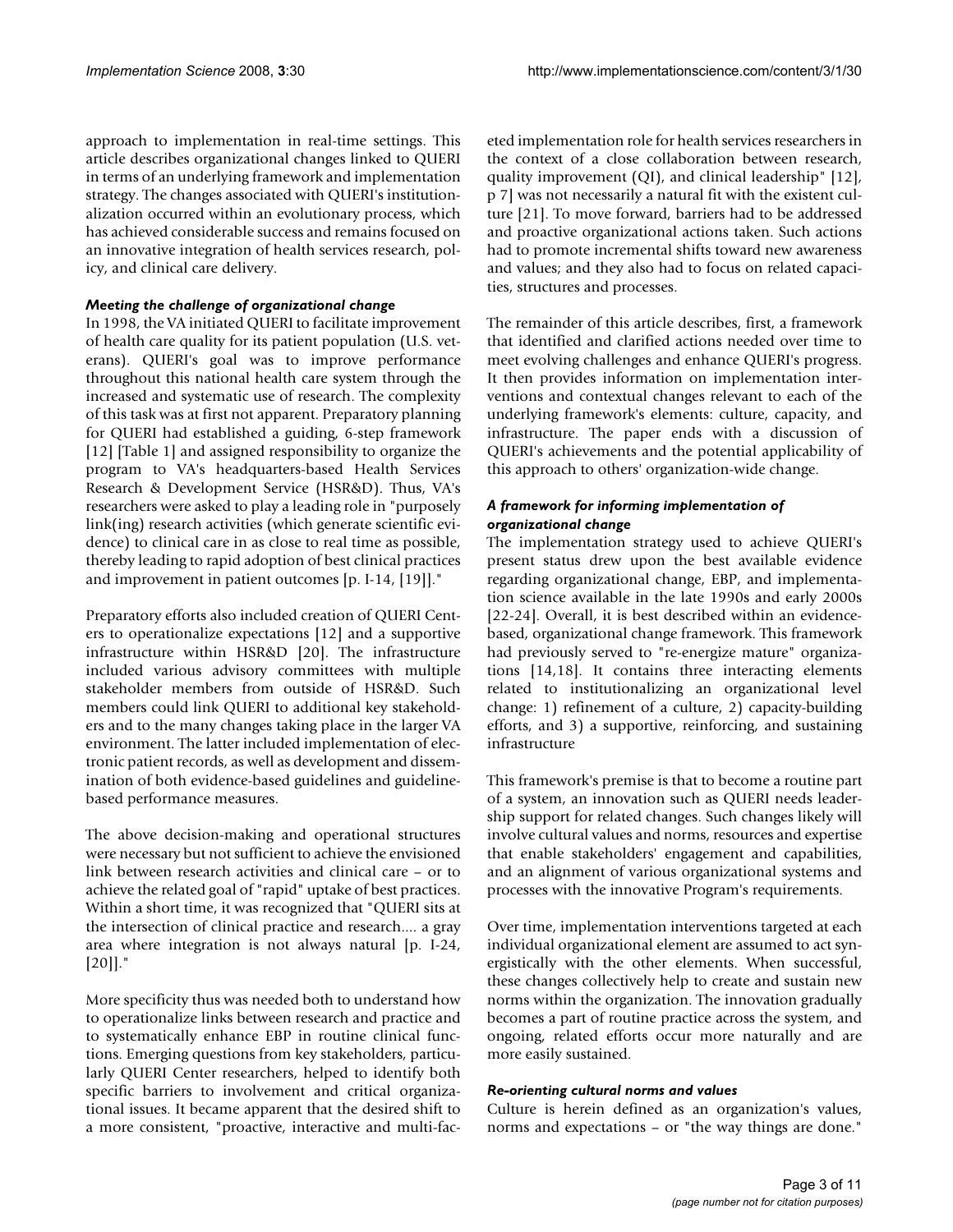Culture and its sub-components are increasingly recognized as a critical factor in implementation of EBP [[8](#page-9-6)[,14](#page-9-12),[25\]](#page-10-1). One such sub-component is the managerial sub-culture and how supportive and interested managers are in promoting the use of evidence and related changes.

Prior to QUERI, the VA recognized the value of research to improving patient care and had instituted a strong intramural research program designed to enhance the health of its patient population [\[19](#page-9-17)]. In 1998, the VA also had a general expectation and value for collaboration. With QUERI, VA leadership expanded these expectations by asking VA researchers to do the following: Engage with policymakers and clinically-based stakeholders as "integral partners" [[26,](#page-10-2)[27](#page-10-3)]; and actively facilitate VA quality improvement through the use of research findings and measurement of impact.

With this shift, clinical stakeholders were no longer merely sources of data and study sites, and the endpoint of research was not simply a report to be used by others. QUERI researchers and those they partnered with at the bedside would, together, focus directly on the real-time needs of decision-makers and clinicians.

As QUERI evolved, VA leadership began to articulate and consistently champion these expectations for desired change. Both QUERI and non-QUERI VA leaders engaged stakeholders in informative and persuasive communications. Early on, leadership established regular communications with QUERI Center Coordinators [\[12\]](#page-9-10) to clarify and reinforce new expectations and underlying values. For example, QUERI leadership reinforced the congruence of QUERI's mission with the VA's overall mission to "do the right thing for patients." Additionally, QUERI leadership was responsive to feedback regarding challenges confronting QUERI Center researchers and actively facilitated the reduction of obstacles.

QUERI-related communications also engaged clinical leadership, leading to an important early success. Specifically, clinical directors of VA's regional delivery networks, as well as leaders of VA headquarter departments, agreed to allocate clinical funds on a routine basis to facilitate QUERI's activities [\[12](#page-9-10)]. This clinical funding is separate from the research funding supporting VA's traditional health services research (HSR) studies. This direct and successful engagement of clinical stakeholders was one of the clearest messages for QUERI Centers of the widespread value for the program within VA.

Communications involve language and views or paradigms of the world, both of which are key aspects of culture. Therefore, leadership took steps to facilitate a greater understanding of QUERI expectations through related

tools; in this case, relative to HSR. These tools were developed and adapted over time to encourage researchers across the diverse set of QUERI Centers to use consistent language to discuss implementation of evidence into practice. For example, in 2001 a glossary was designed to enhance communication and a common understanding of implementation and related research terms (see Table 1 in the *Series* Overview article [\[12\]](#page-9-10)).

Given the difference between traditional forms of research familiar to the majority of VA HSR researchers and the more active, improvement-oriented type of implementation research within QUERI [\[12](#page-9-10)], new concepts and detailed explanations also were communicated. This served to enhance awareness of and appreciation for alternative approaches to implementation research. This new paradigm of HSR, unfamiliar to most QUERI investigators, is synopsized in Table [2](#page-4-0) and termed "hands-on" implementation research.

In summary, by the end of the second full year of QUERI, several cultural triggers perceived as critical to QUERI's evolution were enacted and reinforced to enhance stakeholders' interest in facilitating EBP. These triggers primarily involved direct leadership actions and visible supportive behaviors that communicated the value of a more active implementation role for QUERI investigators. Specific leadership actions employed as an implementation strategy included role modeling; use of special language; facilitative networking; ongoing, explicit advocacy; and celebration of small wins. VA leadership also provided ongoing encouragement to QUERI Centers, regular contact regarding program expectations and progress, and clarifying documents. Of note is the fact that the desired shift was occurring within the context of a broader, congruent VA transformation, wherein expectations focused on achieving the highest known standards for care. This reinforcing transformation is further described in the Series Overview [\[12](#page-9-10)] and had at its core a quality improvement lens.

#### *Building capacity to engage in an improvement-focused program of research*

In addition to increased awareness, clear expectations, a common language and enhanced collaborative connections, those expected to successfully operationalize desired change must have the capacity, capability, and resources to do so [[14\]](#page-9-12). Thus, leadership provided QUERI researchers and key stakeholders (e.g., selected members of advisory committees) with the support needed to obtain knowledge, skills, and opportunities to meet new expectations.

The creation of both new types of funding and new study review mechanisms were instrumental in transitioning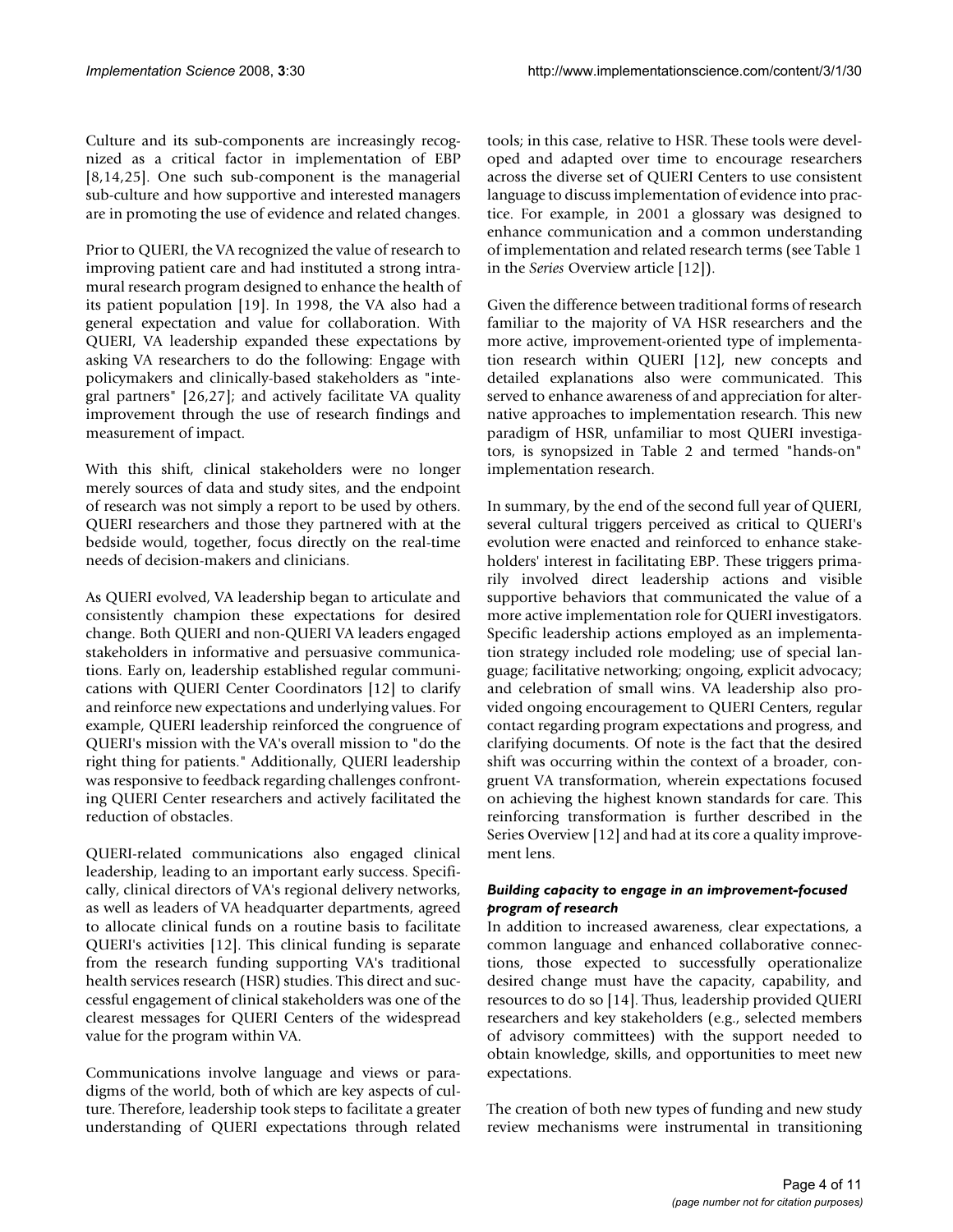#### <span id="page-4-0"></span>**Table 2: Operational definition of hands-on, action-oriented research on implementation**

1. Hands-off implementation research, in contrast to hands-on implementation research, is often demonstrated by the following, i.e., researchers: i) Allow sites to view the study as "your research;"

ii) Drop intervention/s into the site, then sit back and wait till the end of a trial to see progress and related factors;

iii) Delegate site activities to research assistants that would be critical to routine best practice maintenance after the study;

iv) Plan not to interfere with experimental interventions, or perhaps even explore fidelity or actual implementation (i.e., given need for maximum control); and

v) Are primarily concerned with statistical outcomes re: targeted variables rather than also understanding the complex black box of implementation.

2. Hands-on implementation research includes or is demonstrated by the following actions, i.e., researchers:

i) Engage in a strategic, collaborative relationship; i.e., they initiate a strategic effort to partner with relevant operational leadership by:

▪ Engaging key stakeholders in a mutual relationship regarding improvement needs,

▪ Enhancing partner commitment (as through evidence-based persuasion/gaps evidence, stakeholder needs assessment, and use of a business case); and

▪ Focusing the partner on the fact that this is not "research as usual," but rather a quality improvement effort with a rigorous study and evaluation approach to enable actual improvement and replication in other clinics/sites.

ii) Participate in the implementation process on site, as appropriate, in order to:

▪ Understand, real-time, the ongoing nature of implementation within the particular setting – but not to substitute for roles/activities that will need to be sustained/maintained as part of the routine delivery system or practice; and

▪ Provide formal facilitation to help overcome mutable problems and provide needed support [40].

iii) Utilize a hybrid study design which:\*\*

▪ Involves the most realistically rapid timeline given the complexity of the implementation program,

▪ During the study, focuses on progress and identifies both potential and actual influences on the progress and effectiveness of implementation efforts through the use of formative evaluation [3], and

▪ Plans action during the study, as needed based on formative data, to refine the change intervention, resolve mutable barriers, and enhance available facilitators, in order to optimize:

Actual implementation of the change intervention to achieve or at least assess its potential;

The goal of clinically meaningful, not just statistically significant, evidence-based practice;

Understanding of the black box of implementation, including cost-benefit;

Identification of outstanding research questions; and

Development of a replicable implementation program.

3. Summary: Key words which describe "hands-on" implementation research:

▪ STRATEGIZE

**· ENGAGE/EDUCATE/PERSUADE** 

▪ PARTICIPATE

- FACILITATE
- OPTIMIZE

\*\*A hybrid design combines the use of formative evaluation with an experimental study, quasi-experimental study or other appropriate real world design for the question/targeted innovation at hand, within QUERI's framework, i.e., a continuum of pilot to national rollout phases [12].

from traditional HSR to a more improvement-oriented approach. So too was the availability of various toolkits. QUERI Centers made use of these capacity-building supports to fulfill their operational mission, as described in the *Series* Overview [\[12](#page-9-10)]. Such interventions reflect the same types of implementation approaches employed in clinical implementation projects. Examples of this change strategy, based on the best evidence available in the early years of QUERI [[23](#page-10-4)[,24](#page-10-0)] are described below. Briefly, these focus on educational/expert resources, incentives, and a methodological toolkit.

*Educational programs, reference material and expert resources* QUERI national conferences were held annually in the initial years of the program (and will begin again in 2008). These provided a setting for education and a forum for clinical and operations leadership to clarify program goals and direction. By highlighting current Center efforts, a venue was created for sharing exemplar activity, recognizing common issues requiring additional supports, and identifying common findings and themes across QUERI conditions. Common "lessons learned" and "best practices" could be gleaned through interactions during semi-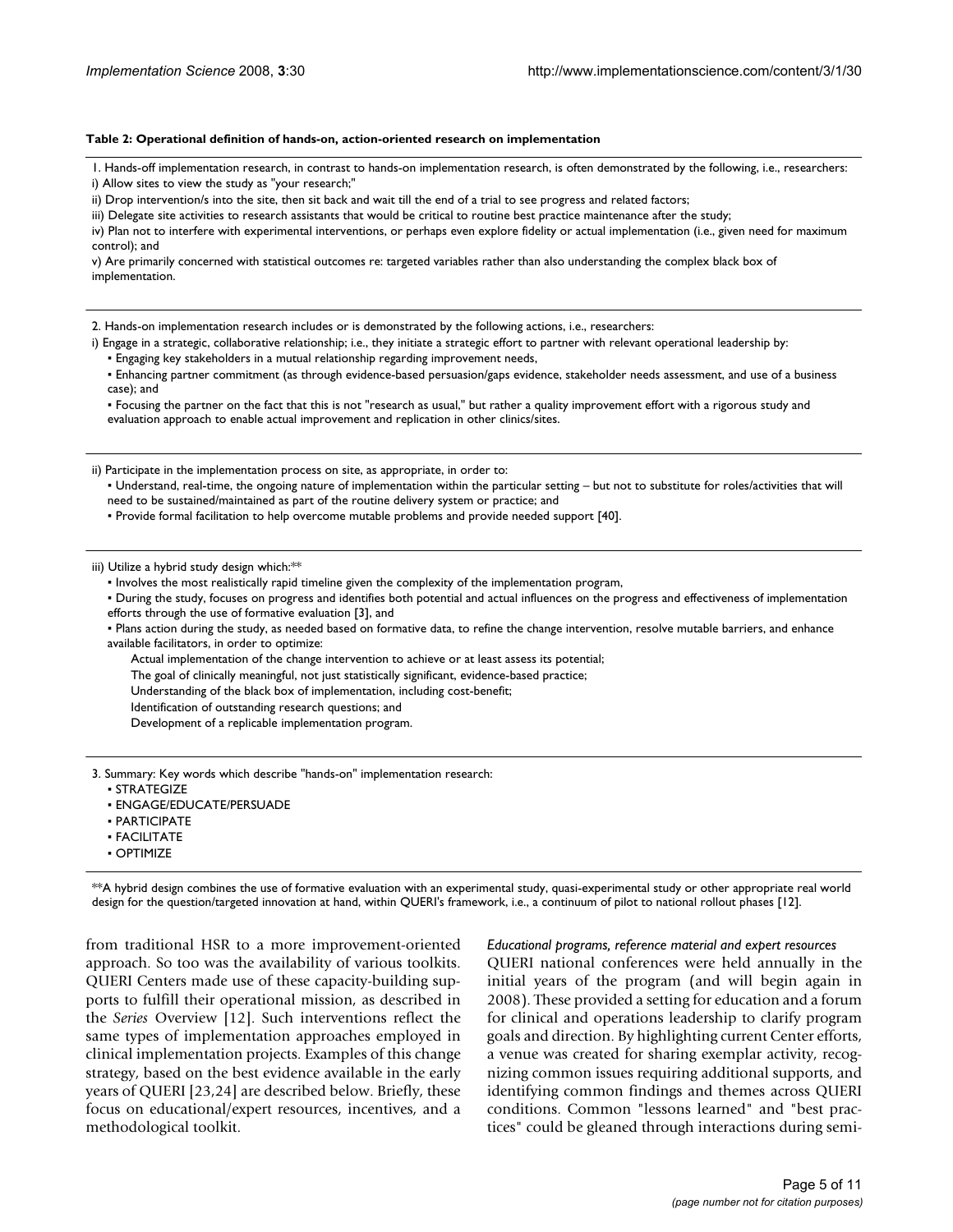nars, workshops, and poster sessions. Tools also were exchanged, and a web-based *Implementation Guide* [[28\]](#page-10-5) was found to be one of the more useful tools for those new to QUERI.

Through annual meetings and ongoing dialogue, QUERI Centers accessed an additional resource – the technical assistance and consultation of a few implementation experts. These experts participated in key QUERI committees and were well-informed of Program expectations and resources. They provided consistency of core ideas, which facilitated the education of both investigators and committee members less familiar with implementation science. They also helped to keep leadership up-to-date with emerging science. QUERI's experts were available for individual Center consultations, site visits, and educational programming.

To provide additional and more readily accessible resources, special funding was made available to QUERI Centers. This supported use of short-term local academic experts and, as described in the infrastructure section below, appointment of an implementation research coordinator for each QUERI Center. Such experts came from the fields of organization and management science, nursing, educational psychology, health administration and policy, anthropology, and related fields.

Centers also were offered special data resources, given the various and often complex data processes inherent throughout the QUERI framework. For example, Centers were provided with critical expert resources familiar with VA databases and with health economics – an expected component of implementation studies [[29,](#page-10-6)[30](#page-10-7)], as well as a Data Issues Working Group (DIWG). The DIWG was established as a resource for problem solving. With the DIWG, QUERI Centers could resolve common data issues together rather than each having to address their needs individually. Over time, through such "educational/ resource" tools, QUERI Centers moved toward an understanding of key themes as well as consistency and confluence of thoughts and ideas relevant to implementation.

#### *Incentives*

QUERI expectations for improvement studies [Table [2\]](#page-4-0) were not a perfect fit with the standard HSR&D paradigm and related review structures and processes. Thus, funding opportunities were developed in the form of special study solicitations. Concomitantly, as further incentive to use of more innovative, action-oriented approaches, QUERI created special review committees. These committees included members who were knowledgeable of implementation science and open to relevant designs, concepts and approaches unfamiliar to many current HSR&D reviewers. Committee members used revised criteria relevant to the QUERI model to judge special funding proposals. These criteria are described in the next section under 'Service-Directed Projects' and in the *Series* Overview [\[12](#page-9-10)]. [See Additional file [1](#page-9-21): 'QUERI Service-Directed Projects: Proposal review criteria.']

Special solicitations enabled Center researchers, eager to start new implementation studies, to more fully meet expectations since funding and review paths were now better aligned with QUERI goals. Such funding included opportunities for collaboration between researchers and clinical operations, with a particular emphasis on using the QUERI 6-step model [[12\]](#page-9-10) to improve care delivery. [See Additional file [2:](#page-9-22) 'Special solicitation for projects implementing research into practice to improve care delivery;' Additional file [3](#page-9-23): 'VISN/HSR&D implementation collaborative: Innovations to implement evidencebased clinical practice;' and Additional file [4:](#page-9-24) 'Special solicitation for Service-Directed Projects (SDP) on implementation of research into practice'].

#### *A guiding methodological toolkit*

An additional strategy was designed to enhance the capacity of QUERI researchers to deal with the inherent methodological challenge of implementation research. In the early years of QUERI in particular, QUERI researchers faced multiple challenges:

- Selection of implementation designs and tools that would address the complexities of producing credible output while accounting for the realities of a real-time, dynamic health care setting [\[3,](#page-9-2)[31](#page-10-8)];
- Completion of implementation research within a shorter timeframe than the 3–5 year period common for most VA health services research; and

▪ Maintenance of rigor in QUERI's improvement research paradigm.

The related implementation strategy, which evolved over time, centered on innovative documents and toolkits created specifically for the Program. Of special note are the expanded QUERI framework [Table [1](#page-1-0)] and the Service-Directed Project template [see Additional file [1](#page-9-21) and Additional file [4](#page-9-24)]. In terms of the QUERI framework, the Overview for the *Series* describes its evolution and provides detailed tables outlining its components, including a 4 phase progression or pipeline of implementation studies [Table [1](#page-1-0)] [[12\]](#page-9-10). Other *Series* papers illustrate its use [\[32-](#page-10-9) [34\]](#page-10-10).

The SDP template was an innovation that reinforced implementation science and related concepts not well known to many QUERI researchers [[22](#page-9-20)-[24](#page-10-0)]. This template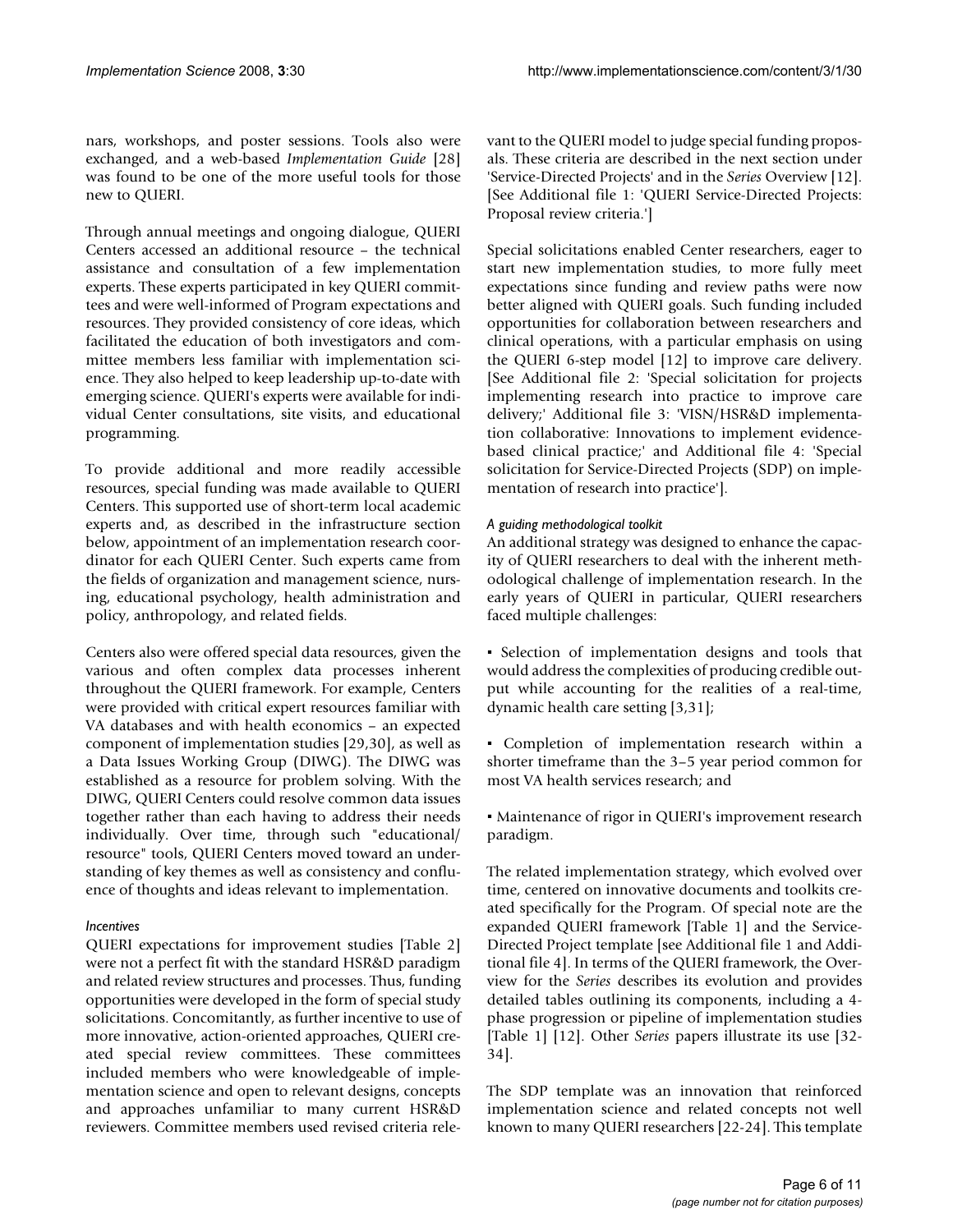highlighted the importance of intervention mapping, theoretical frameworks, strength of evidence issues, formative evaluation, and spread and sustainability issues, as well as the critical role of context [[3](#page-9-2),[15](#page-9-13),[35,](#page-10-11)[36](#page-10-12)]. The SDP template and its separate funding mechanism facilitated innovative exploration and a learning period for VA researchers. More specifically, the template enhanced understanding of new concepts and encouraged the investigation of less familiar methodologies. This included designs that would recognize the hybrid nature of QUERI projects to simultaneously improve care and study implementation. It also included a focus on the following types of study approaches: optimization of implementation by refinement of adoption strategies during a study; modification of changeable barriers rather than only their measurement; focus on clinical as well as statistical outcomes; and use of formative evaluation to better understand the black box of implementation.

In summary, considerable attention was paid to building capacity for action-oriented, collaborative implementation research [\[12\]](#page-9-10) [Table [2\]](#page-4-0). However, again, capacity building interventions were necessary but not sufficient to fully achieve and sustain the desired organizational evolution.

#### *Creating supportive infrastructures to reinforce and sustain new behaviors*

Building upon the momentum of a beginning cultural shift and progress in capacity-building, QUERI leadership began to make new expectations and related activities an integral part of the everyday organization [\[18\]](#page-9-16). More specifically, to sustain progress in the envisioned direction, leadership began the process of creating a supportive infrastructure. This involved revisions over time in relevant organizational policies, procedures, operational systems, roles, and decision-making structures and processes. In many cases, an incremental approach was taken, beginning for example with suggestions in feedback reports. Progress was then monitored and, as needed, explicit expectations and related supportive structures developed. Examples of such institutionalization relate to formal performance expectations and a special implementation role.

#### *Performance expectations and related monitoring*

The decentralized structure of QUERI Centers was originally established to operationalize QUERI's vision [\[12](#page-9-10)]. These Centers routinely focus on EBP via programs of active, collaborative, scientifically-focused implementation research designed to result in national roll-out and the evaluation of evidence-based practices. Each Center is focused on a high-risk and/or high-volume disease or condition that is prevalent among U.S. veterans, such as substance abuse disorders, diabetes, spinal cord injury, and heart disease.

Very specific expectations, versus the more general expectations initially established for these Centers, evolved over time. One example relates to collaboration. Already a general expectation within VA, QUERI leadership at first encouraged active research-practice collaboration; for example, through recommendations regarding membership composition of each QUERI Center's guiding Executive Committee (EC) [\[12](#page-9-10)]. Over time, collaborationrelated recommendations were broadened and eventually formalized via yearly performance expectations for each Center. These include expectations that Centers establish explicit critical partnerships across VA organizational lines, especially with clinicians, but also with quality improvement, operations leadership, and other QUERI Centers.

Another example of evolving and now formalized expectations relates to implementation science. From the beginning, QUERI Centers were expected to improve patient care and related outcomes and, simultaneously, contribute knowledge to the field of implementation science. Because additional progress on the latter expectation was needed, QUERI Centers are now to report yearly on specific implementation science goals.

Collection of evidence regarding progress and facilitating/ hindering factors was one method employed by QUERI leadership to determine the need for guiding infrastructures. A continuous stream of evidence for that purpose came from the following established processes:

 Scientific and goal-oriented critiques by a Research & Methodology [R&M] Review Committee, established to provide guidance to QUERI leadership on program and policy-related issues [[20\]](#page-9-18). Members of this group, as well as QUERI leadership, evaluate a periodic strategic plan and a yearly annual report submitted by each QUERI Center. Many R&M members also are in a position within VA to assess the routine progress of QUERI overall and/or that of individual Centers.

 Written summary observations from implementation experts, based on overall strategic plans, annual reports, and interaction with Center coordinators.

 Critique by SDP review committees on submitted implementation project proposals and outcomes of funded implementation studies.

 Ongoing dialogue between QUERI leadership and Center coordinators [\[12](#page-9-10)], including solicited and spontaneous feedback from the latter on progress and needs.

One of the most significant examples of monitoring progress relates to the longevity of a QUERI Center and its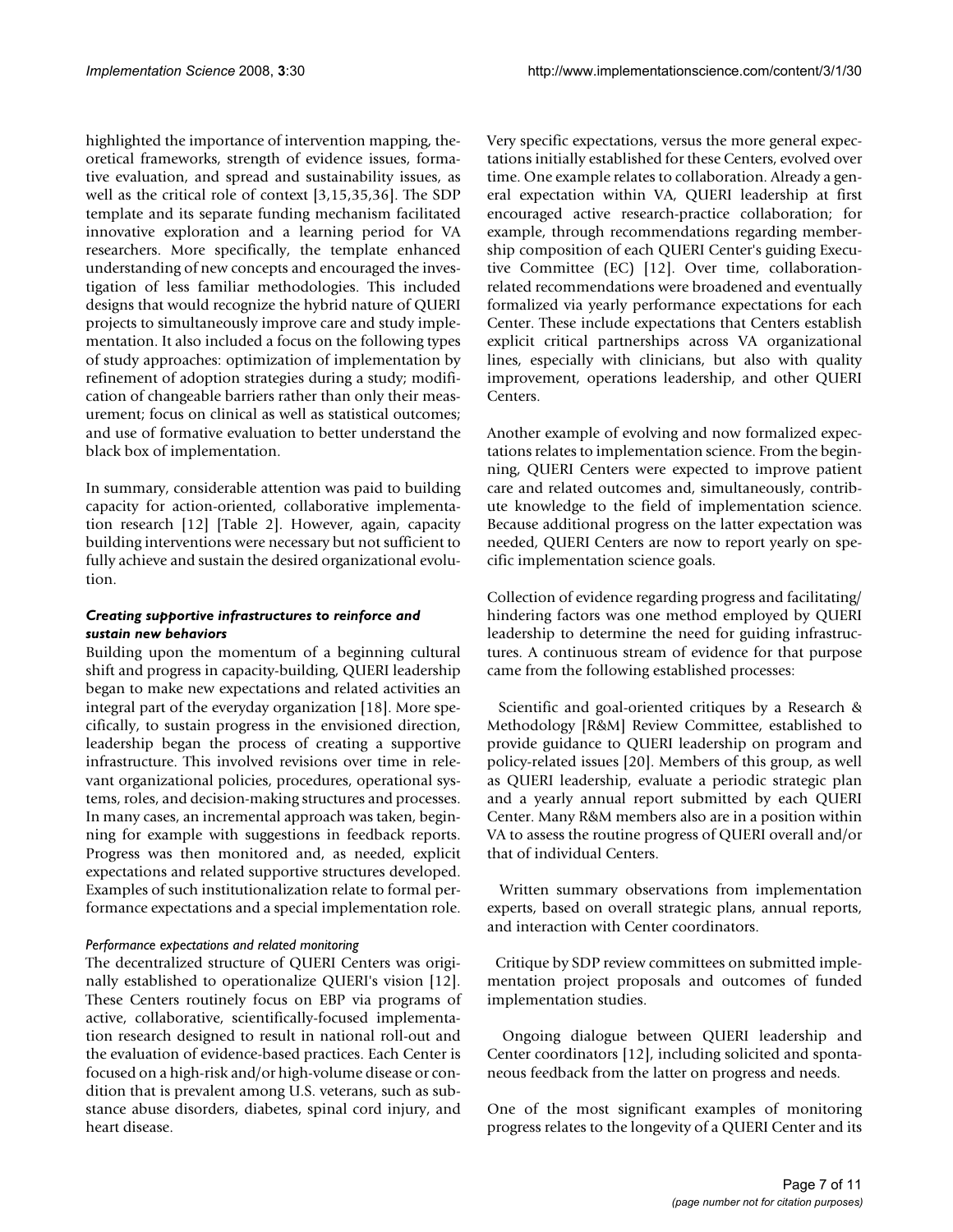leadership. In the beginning or "engagement phase," QUERI leadership used encouraging words, gentle persuasion, championing, and "soft" feedback to off-target responses by various Centers to requests or expectations. Over time, however, leadership established a structured set of time-lined expectations regarding explicit implementation-related activities and products for which QUERI Centers were to be formally held accountable. QUERI Centers must now achieve an acceptable level of performance to maintain funding and their status as a Center. The strategic plan and annual report, built on the 6-step QUERI framework [\[12](#page-9-10)], provide the basic job description, related performance expectations, and criteria for periodic renewal of a QUERI Center. New expectations are added as both QUERI Centers and R&M members learn more about the realities and needs of integrated partnerships, implementation science, and institutionalization within a large health care system.

Decisions thus are made periodically as to the level of performance of each Center and, as needed, expectations for improvements are established. When accountability or a "fit" with QUERI goals has not been evident over time, decisions have been made regarding the need for additional reviews, site visits by expert teams, adjusted funding, the Center's leadership, or discontinuation of a QUERI Center (typically with re-competition for a replacement Center).

#### *An innovative implementation role*

Based in large part on the evaluative data noted above, QUERI leadership determined that Centers needed ongoing, direct assistance with implementation science, particularly in terms of social science concepts and related methodologies. This assistance came in the form of funding for a full-time implementation science expert within each Center. In addition to a Research Coordinator and a Clinical Coordinator, all QUERI Centers were required to have an Implementation Research Coordinator (IRC)[\[12](#page-9-10)].

Individuals in this role typically possess a doctoral degree in a social science discipline and may also have formal training in a clinical discipline. QUERI Centers often write their own position description to attract IRC candidates. They do not all see this role in the same way and are given flexibility in finding the best person to suit their needs. For this reason, and the fact that there has been no 'implementation science' specialty in the U.S., there has been significant variation across QUERI Centers in terms of IRC backgrounds. Overall evaluation of what worked and did not work in terms of IRC hiring led to the appreciation that no specific academic preparation or specific experience best fits an "implementation expert." However,

cross-Center orientation of new IRCs and QUERI mentoring as needed also are important for success in this role.

The IRC role was designed to facilitate implementation efforts within each Center in general, but quickly became central to the achievement of each Center's implementation science goals. Examples of goals facilitated by IRCs include: exploration of a specific implementation concept, such as facilitation; development or refinement of a methodology, such as formative evaluation or measurement of organizational readiness for EBP; and development or exploration of a conceptual framework for improvement-focused implementation studies. Within a QUERI Center, such activity is not confined to the IRC. However, the existence of that role provides a definitive focus and resource for team members on implementation science.

#### *QUERI today*

QUERI has existed for nearly 10 years and has been continuously funded through VA's research and clinical budgets, indicating lasting, broad-based support. There are now nine QUERI Centers, with additional QUERI Centers under consideration. Each new QUERI Center is more easily oriented to its function and operations given formal role expectations, decision-making structures, collaborative ties, sources of funding, toolkits and criteria for producing QUERI products and outcomes. Numerous such products and outcomes have been generated, often as a result of collaboration with other national VA programs and clinical leadership stakeholders, and many have been widely disseminated. Examples of this progress are provided in Table [3,](#page-8-0) in other *QUERI Series* articles [[12](#page-9-10)] and related QUERI reports [\[37-](#page-10-13)[40\]](#page-10-14).

QUERI's implementation expectations pushed cultural boundaries, or, as a recent chief of QUERI noted (personal communication), they "up-ended" the traditional relationship of the health services researcher to the health care system. In the current paradigm, QUERI researchers are a "supplier" of expertise, evidence, and facilitation. Their focus goes beyond "research as usual," leading to implementation projects with direct and immediate meaning for current practice and long-term quality improvement.

When QUERI began in 1998, strategic change within QUERI was very much driven by top leadership, with the aid of the R&M Committee, implementation experts, a belief in a continuous learning process, and the underlying organizational change framework. Various QUERI Centers established since the beginning of the initiative have embraced the new paradigm and are becoming skilled in strategizing and measuring what makes a difference in terms of implementation and targeted improvements. Although Centers vary regarding their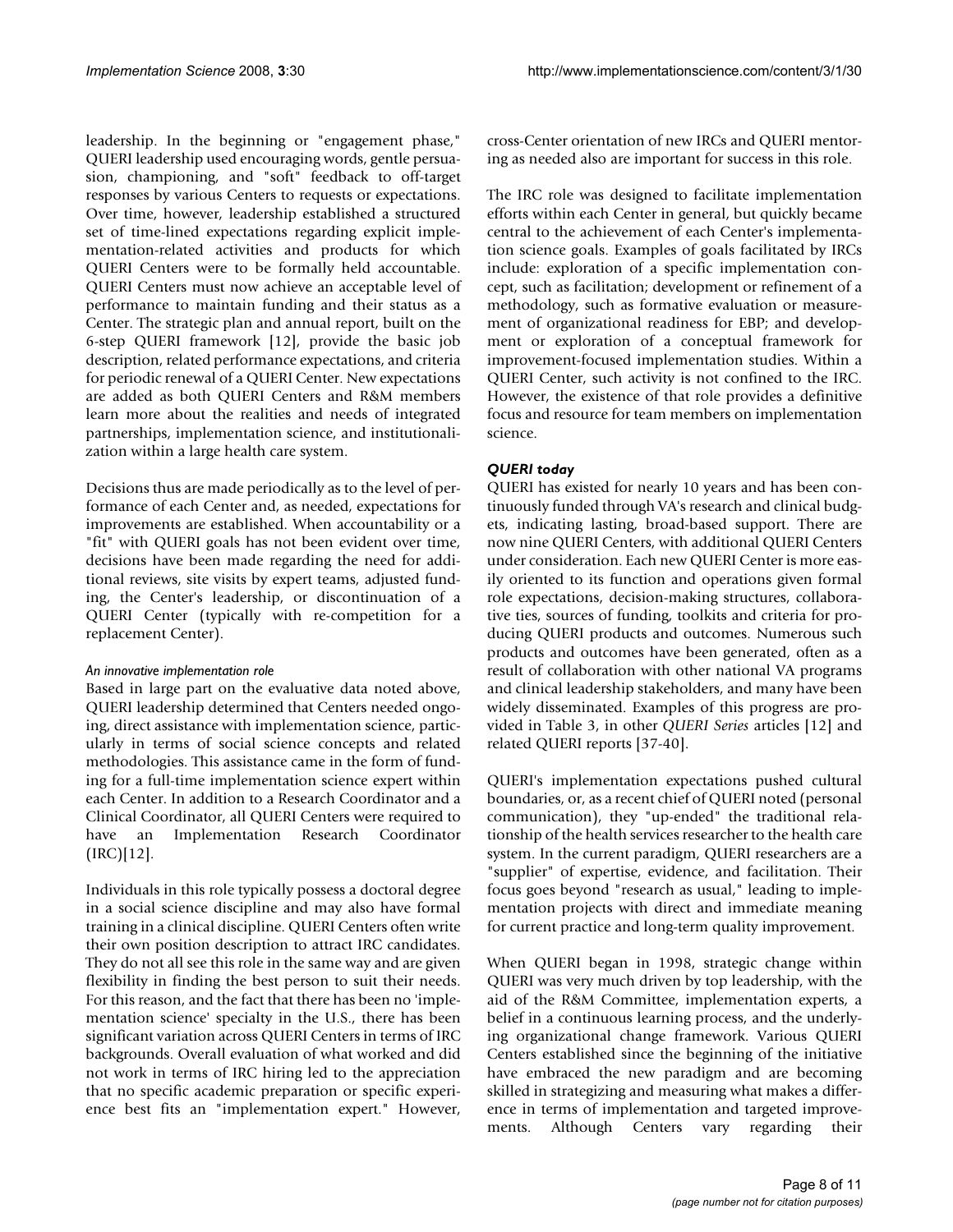#### <span id="page-8-0"></span>**Table 3: Examples of QUERI progress**

Increased appreciation on the part of researchers for the complexity of sustainable implementation in clinical settings with multiple priorities, and increased appreciation for the knowledge and skill that researchers can bring to the identification and improvement of clinical quality problems. Identification of numerous gaps in current practice for targeted patient populations/problems, and an implementation portfolio within each QUERI Center focused on those gaps [33,34,39]. Each portfolio is developed within QUERI's 4-phase framework, which consists of an expected sequence of implementation projects from initial feasibility assessment to national roll-out [12].

Adoption of specific performance measures by the Office of Quality and Performance; new policies, such as diabetes eye screening [32]; and the evidence-based removal or addition of targeted medications in the VA's formulary.

Refinement or expansion of several existing VA information technology resources to enhance quality care "by developing entirely new databases and informatics tools, validating and refining existing databases, and analyzing and interpreting their contents [p, 348, [29]]."

Provision of requested research-related information of specific interest to VA leadership or other stakeholders, and facilitation and evaluation of major organizational "best practice" changes under the direction of national clinical specialty leadership [38].

An increased number of publications on a wide range of implementation issues and projects, including papers in peer-reviewed journals on methodological issues and suggested solutions [12].

Beginning evidence of successful implementation, such as increased vaccination rates for spinal cord injury patients, an improved policy for eye care screening in veterans with diabetes, expansion of the number of methadone clinics within VA, and improvement in evidence-based alcohol screening [32,37,43,44,45].

implementation focus and interest, their collective success in terms of outcome and process improvements is evident [[41](#page-10-15)[-45](#page-10-16)]. As a result, various Centers serve as a program role model for specific topics, such as national roll-out. In this way, knowledge is shared across the Centers and collective learning is enhanced.

VA's strategic approach to improve performance via the systematic use of research was an incremental, iterative refinement of its organizational context as it expressly related to research-based practice. As a result, there is ongoing expansion of implementation-focused collaboration among central leadership, clinical and operations staff in the field, clinicians, and a large multi-disciplinary group of VA-related researchers [\[46](#page-10-17)]. Lessons learned through initial implementation projects with the 4-phase pipeline framework are just now being applied in a new set of projects [[12](#page-9-10)]. This next stage of evolution will likely include further alignment of VA infrastructures, as well as capacity-building efforts geared to ongoing partnerships.

#### **Summary and conclusion**

For those who strive to learn from QUERI's experiences, this strategic effort to embed science into clinical decisionmaking demonstrates that progress requires concerted, ongoing, strategic, systems-based efforts. Such progress was neither uniform nor neatly predictable; but through a tenacious effort, the initiative led to a shift in cultural norms and values. The organizational framework and related implementation interventions used to achieve contextual change resulted in engaged investigators and enhanced implementation of evidence-based practices.

The transformation described above required resolute, ongoing commitment in multiple forms and at multiple levels. VA's commitment to QUERI came in the form of visionary leadership, allocation of ongoing resources, infrastructure refinements, innovative peer review and

study methods, and direct involvement of key stakeholders. Such stakeholders included both those providing and managing clinical care, as well as those producing relevant evidence within a health care system.

Over the past decade, the maturation of QUERI has been complex. Individual-level change has been an inherent part of the process, which sometimes led to discomfort and frustration [[21\]](#page-9-19). Many QUERI researchers needed unfamiliar knowledge and skills. Moreover, they faced frequent and action-oriented reporting tasks, versus the usual end-of-grant-study summary; and ongoing accountability requirements for their performance and for related system needs. They also had to work together in new ways or with new stakeholders, often across varying perspectives.

QUERI's evolution is by no means complete. The nature of the partnerships and arrangements between clinical stakeholders and researchers is still evolving, as described in the current effort to develop a template for evidencebased national roll-out across the VA health care system [[46](#page-10-17)]. However, the momentum is strong, and progress to date illustrates that research and practice can be systematically linked through concerted, system-level implementation efforts that result in measured output and links between interventions and outcomes.

Although most health care systems have not established a dedicated internal research arm, numerous institutions have ongoing relationships with outside investigators, including those interested in measuring quality improvement. They also have leaders who speak about the need for EBP and its value. The success of the strategic approach described in this case study demonstrates its value to the VA. This description of what worked and did not work during QUERI's initial decade also provides insight into how organizations can promote interest in EBP and move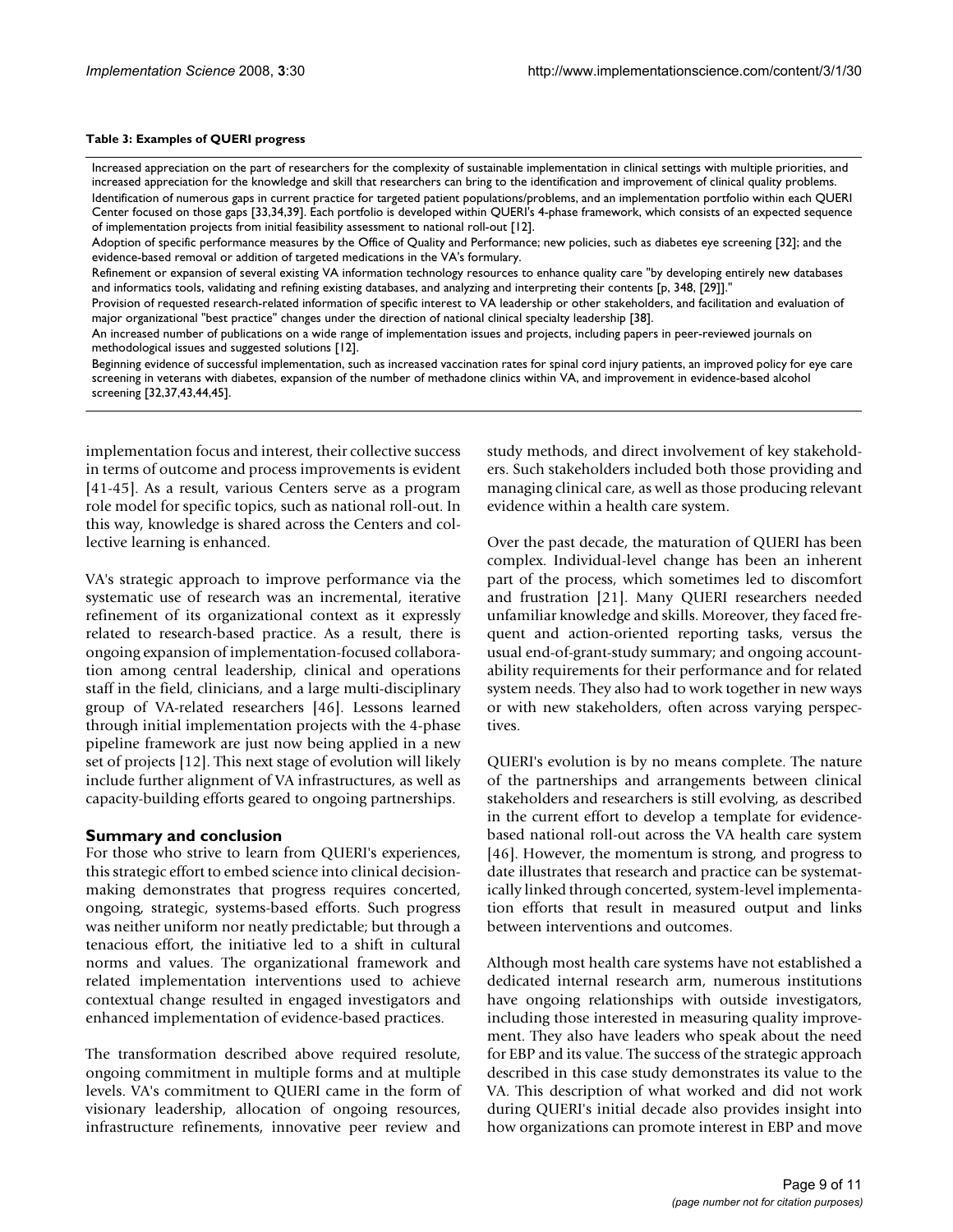it towards institutionalization. The strategic fostering and management of a culture that promotes capacity building and facilitates creation of supportive infrastructures may prove useful to others.

#### **Competing interests**

All authors played central roles in the establishment and/ or leadership of QUERI. Dr. Brian Mittman is co-editor in chief of *Implementation Science*. All editorial decisions regarding this manuscript were made by co-editor in chief Dr. Martin Eccles and guest external editor Dr. Ian Graham.

#### **Authors' contributions**

CBS conceived of the paper and drafted the initial form and all revisions of this manuscript. All other authors LM, JGD, BSM read drafted components and contributed to refinement of the manuscript. All authors read and approved the final manuscript.

#### **Additional material**

#### <span id="page-9-21"></span>**Additional file 1**

*QUERI Service-Directed Projects: Proposal review criteria. Review criteria relevant to the QUERI model developed to judge special funding proposals.* Click here for file

[\[http://www.biomedcentral.com/content/supplementary/1748-](http://www.biomedcentral.com/content/supplementary/1748-5908-3-30-S1.pdf) 5908-3-30-S1.pdf]

## <span id="page-9-22"></span>**Additional file 2**

*Special solicitation for projects implementing research into practice to improve care delivery (2005). A special form of funding and study focus to encourage action-oriented improvement research.*

Click here for file

[\[http://www.biomedcentral.com/content/supplementary/1748-](http://www.biomedcentral.com/content/supplementary/1748-5908-3-30-S2.pdf) 5908-3-30-S2.pdf]

## <span id="page-9-23"></span>**Additional file 3**

*VISN/HSR&D implementation collaborative: Innovations to implement evidence-based clinical practice. A special form of funding and study focus that requires a collaborating partnership between the delivery system and health services researchers to accomplish implementation of EBP and generate knowledge to facilitate spread.*

Click here for file

[\[http://www.biomedcentral.com/content/supplementary/1748-](http://www.biomedcentral.com/content/supplementary/1748-5908-3-30-S3.pdf) 5908-3-30-S3.pdf]

## <span id="page-9-24"></span>**Additional file 4**

*Special solicitation for Service-Directed Projects (SDP) on implementation of research into practice (2003). A special form of funding and study focus to encourage action-oriented improvement research.*

Click here for file

[\[http://www.biomedcentral.com/content/supplementary/1748-](http://www.biomedcentral.com/content/supplementary/1748-5908-3-30-S4.pdf) 5908-3-30-S4.pdf]

#### **Acknowledgements**

The authors wish to thank Drs. Joe Francis and Martin Charns for feedback on an initial draft. The views expressed in this article are those of the authors and do not necessarily represent the position or policy of the U.S. Department of Veterans Affairs.

#### **References**

- <span id="page-9-0"></span>McGlynn EA, Asch SM, Adams J, Keesey J, Hicks J, DeCristofaro A, Kerr EA: **[The quality of health care delivered to adults in the](http://www.ncbi.nlm.nih.gov/entrez/query.fcgi?cmd=Retrieve&db=PubMed&dopt=Abstract&list_uids=12826639) [United States.](http://www.ncbi.nlm.nih.gov/entrez/query.fcgi?cmd=Retrieve&db=PubMed&dopt=Abstract&list_uids=12826639)** *N Engl J Med* 2003, **348:**2635-2645.
- <span id="page-9-1"></span>2. Shrank WH, Asch SM, Adams J, Setodji C, Kerr EA, Keesey J, Malik S, McGlynn EA: **[The quality of pharmacologic care for adults in](http://www.ncbi.nlm.nih.gov/entrez/query.fcgi?cmd=Retrieve&db=PubMed&dopt=Abstract&list_uids=17001265) [the United States.](http://www.ncbi.nlm.nih.gov/entrez/query.fcgi?cmd=Retrieve&db=PubMed&dopt=Abstract&list_uids=17001265)** *Med Care* 2006, **44:**936-945.
- <span id="page-9-2"></span>3. Stetler CB, Legro MW, Wallace CM, Bowman C, Guihan M, Hagedorn H, Kimmel B, Sharp ND, Smith JL: **[The role of formative](http://www.ncbi.nlm.nih.gov/entrez/query.fcgi?cmd=Retrieve&db=PubMed&dopt=Abstract&list_uids=16637954) [evaluation in implementation research and the QUERI expe](http://www.ncbi.nlm.nih.gov/entrez/query.fcgi?cmd=Retrieve&db=PubMed&dopt=Abstract&list_uids=16637954)[rience.](http://www.ncbi.nlm.nih.gov/entrez/query.fcgi?cmd=Retrieve&db=PubMed&dopt=Abstract&list_uids=16637954)** *J Gen Intern Med* 2006, **21 Suppl 2:**S1-S8.
- 4. Grimshaw JM, Thomas RE, MacLennan G, Fraser C, Ramsay CR, Vale L, Whitty P, Eccles MP, Matowe L, Shirran L, Wensing M, Dijkstra R, Donaldson C: **[Effectiveness and efficiency of guideline dissem](http://www.ncbi.nlm.nih.gov/entrez/query.fcgi?cmd=Retrieve&db=PubMed&dopt=Abstract&list_uids=14960256)[ination and implementation strategies.](http://www.ncbi.nlm.nih.gov/entrez/query.fcgi?cmd=Retrieve&db=PubMed&dopt=Abstract&list_uids=14960256)** *Health Technol Assess* 2004, **8:**iii-72.
- <span id="page-9-3"></span>5. Glasgow RE, Lichtenstein E, Marcus AC: **[Why don't we see more](http://www.ncbi.nlm.nih.gov/entrez/query.fcgi?cmd=Retrieve&db=PubMed&dopt=Abstract&list_uids=12893608) [translation of health promotion research to practice?](http://www.ncbi.nlm.nih.gov/entrez/query.fcgi?cmd=Retrieve&db=PubMed&dopt=Abstract&list_uids=12893608) [Rethinking the efficacy-to-effectiveness transition.](http://www.ncbi.nlm.nih.gov/entrez/query.fcgi?cmd=Retrieve&db=PubMed&dopt=Abstract&list_uids=12893608)** *Am J Public Health* 2003, **93:**1261-1267.
- <span id="page-9-4"></span>6. Grol R, Wensing M, Eccles M: *The implementation of change in clinical practice.* Edinburgh, Elsevier Butterworth Heinemann; 2005.
- <span id="page-9-5"></span>7. Bosch M, van der WT, Wensing M, Grol R: **[Tailoring quality](http://www.ncbi.nlm.nih.gov/entrez/query.fcgi?cmd=Retrieve&db=PubMed&dopt=Abstract&list_uids=17378860) [improvement interventions to identified barriers: a multiple](http://www.ncbi.nlm.nih.gov/entrez/query.fcgi?cmd=Retrieve&db=PubMed&dopt=Abstract&list_uids=17378860) [case analysis.](http://www.ncbi.nlm.nih.gov/entrez/query.fcgi?cmd=Retrieve&db=PubMed&dopt=Abstract&list_uids=17378860)** *J Eval Clin Pract* 2007, **13:**161-168.
- <span id="page-9-6"></span>8. Greenhalgh T, Robert G, Macfarlane F, Bate P, Kyriakidou O: **[Diffu](http://www.ncbi.nlm.nih.gov/entrez/query.fcgi?cmd=Retrieve&db=PubMed&dopt=Abstract&list_uids=15595944)[sion of innovations in service organizations: systematic](http://www.ncbi.nlm.nih.gov/entrez/query.fcgi?cmd=Retrieve&db=PubMed&dopt=Abstract&list_uids=15595944) [review and recommendations.](http://www.ncbi.nlm.nih.gov/entrez/query.fcgi?cmd=Retrieve&db=PubMed&dopt=Abstract&list_uids=15595944)** *Milbank Q* 2004, **82:**581-629.
- <span id="page-9-7"></span>Stetler CB, Ritchie J, Rycroft-Malone J, Schultz A, Charns M: [Improv](http://www.ncbi.nlm.nih.gov/entrez/query.fcgi?cmd=Retrieve&db=PubMed&dopt=Abstract&list_uids=17266756)**[ing quality of care through routine, successful implementa](http://www.ncbi.nlm.nih.gov/entrez/query.fcgi?cmd=Retrieve&db=PubMed&dopt=Abstract&list_uids=17266756)tion of evidence-based practice at the bedside: an organizational case study protocol using the Pettigrew and [Whipp model of strategic change.](http://www.ncbi.nlm.nih.gov/entrez/query.fcgi?cmd=Retrieve&db=PubMed&dopt=Abstract&list_uids=17266756)** *Implement Sci* 2007, **2:**3.
- <span id="page-9-8"></span>10. McQueen L, Mittman BS, Demakis JG: **[Overview of the Veterans](http://www.ncbi.nlm.nih.gov/entrez/query.fcgi?cmd=Retrieve&db=PubMed&dopt=Abstract&list_uids=15187071) [Health Administration \(VHA\) Quality Enhancement](http://www.ncbi.nlm.nih.gov/entrez/query.fcgi?cmd=Retrieve&db=PubMed&dopt=Abstract&list_uids=15187071) [Research Initiative \(QUERI\).](http://www.ncbi.nlm.nih.gov/entrez/query.fcgi?cmd=Retrieve&db=PubMed&dopt=Abstract&list_uids=15187071)** *J Am Med Inform Assoc* 2004, **11:**339-343.
- <span id="page-9-9"></span>11. Feussner JR, Demakis JG, Kizer KW: **VA's Quality Enhancement Research Initiative.** *Med Care* 2000, **38:**VA QUERI Supplement.
- <span id="page-9-10"></span>12. Stetler CB, Mittman BS, Francis |: **[Overview of the VA Quality](http://www.ncbi.nlm.nih.gov/entrez/query.fcgi?cmd=Retrieve&db=PubMed&dopt=Abstract&list_uids=18279503) [Enhancement Research Initiative \(QUERI\) and QUERI](http://www.ncbi.nlm.nih.gov/entrez/query.fcgi?cmd=Retrieve&db=PubMed&dopt=Abstract&list_uids=18279503) [theme articles: QUERI Series.](http://www.ncbi.nlm.nih.gov/entrez/query.fcgi?cmd=Retrieve&db=PubMed&dopt=Abstract&list_uids=18279503)** *Implement Sci* 2008, **3:**8.
- <span id="page-9-11"></span>13. Wensing M, Wollersheim H, Grol R: **[Organizational interven](http://www.ncbi.nlm.nih.gov/entrez/query.fcgi?cmd=Retrieve&db=PubMed&dopt=Abstract&list_uids=16722567)[tions to implement improvements in patient care: a struc](http://www.ncbi.nlm.nih.gov/entrez/query.fcgi?cmd=Retrieve&db=PubMed&dopt=Abstract&list_uids=16722567)[tured review of reviews.](http://www.ncbi.nlm.nih.gov/entrez/query.fcgi?cmd=Retrieve&db=PubMed&dopt=Abstract&list_uids=16722567)** *Implement Sci* 2006, **1:**2.
- <span id="page-9-12"></span>14. Stetler CB: **[Role of the organization in translating research](http://www.ncbi.nlm.nih.gov/entrez/query.fcgi?cmd=Retrieve&db=PubMed&dopt=Abstract&list_uids=12881970) [into evidence-based practice.](http://www.ncbi.nlm.nih.gov/entrez/query.fcgi?cmd=Retrieve&db=PubMed&dopt=Abstract&list_uids=12881970)** *Outcomes Manag* 2003, **7:**97-103.
- <span id="page-9-13"></span>15. McCormack B, Kitson A, Harvey G, Rycroft-Malone J, Titchen A, Seers K: **[Getting evidence into practice: the meaning of 'con](http://www.ncbi.nlm.nih.gov/entrez/query.fcgi?cmd=Retrieve&db=PubMed&dopt=Abstract&list_uids=11895535)[text'.](http://www.ncbi.nlm.nih.gov/entrez/query.fcgi?cmd=Retrieve&db=PubMed&dopt=Abstract&list_uids=11895535)** *J Adv Nurs* 2002, **38:**94-104.
- <span id="page-9-14"></span>16. Pettigrew A, Ferlie EB, McKee L: *Shaping strategic change: Making change in large organizations.* London, Sage; 1992.
- <span id="page-9-15"></span>17. Pettigrew A: **The character and significance of strategy process research.** *Strategic Management Journal* 1992, **13:**5-16.
- <span id="page-9-16"></span>18. Stetler CB, Charns M: *Collaboration in Health Care: Hartford Hospital's Experience in Changing Management and Practice.* Chicago, IL, American Hospital Association Publishing; 1995.
- <span id="page-9-17"></span>19. Feussner JR, Kizer KW, Demakis JG: **[The Quality Enhancement](http://www.ncbi.nlm.nih.gov/entrez/query.fcgi?cmd=Retrieve&db=PubMed&dopt=Abstract&list_uids=10843265) [Research Initiative \(QUERI\): from evidence to action.](http://www.ncbi.nlm.nih.gov/entrez/query.fcgi?cmd=Retrieve&db=PubMed&dopt=Abstract&list_uids=10843265)** *Med Care* 2000, **38:**I1-I16.
- <span id="page-9-18"></span>20. Demakis JG, McQueen L, Kizer KW, Feussner JR: **[Quality Enhance](http://www.ncbi.nlm.nih.gov/entrez/query.fcgi?cmd=Retrieve&db=PubMed&dopt=Abstract&list_uids=10843267)[ment Research Initiative \(QUERI\): A collaboration between](http://www.ncbi.nlm.nih.gov/entrez/query.fcgi?cmd=Retrieve&db=PubMed&dopt=Abstract&list_uids=10843267) [research and clinical practice.](http://www.ncbi.nlm.nih.gov/entrez/query.fcgi?cmd=Retrieve&db=PubMed&dopt=Abstract&list_uids=10843267)** *Med Care* 2000, **38:**I17-I25.
- <span id="page-9-19"></span>21. Rubenstein LV, Pugh J: **[Strategies for promoting organizational](http://www.ncbi.nlm.nih.gov/entrez/query.fcgi?cmd=Retrieve&db=PubMed&dopt=Abstract&list_uids=16637962) [and practice change by advancing implementation research.](http://www.ncbi.nlm.nih.gov/entrez/query.fcgi?cmd=Retrieve&db=PubMed&dopt=Abstract&list_uids=16637962)** *J Gen Intern Med* 2006, **21 Suppl 2:**S58-S64.
- <span id="page-9-20"></span>22. Stetler CB: **[Updating the Stetler Model of research utilization](http://www.ncbi.nlm.nih.gov/entrez/query.fcgi?cmd=Retrieve&db=PubMed&dopt=Abstract&list_uids=11753294) [to facilitate evidence-based practice.](http://www.ncbi.nlm.nih.gov/entrez/query.fcgi?cmd=Retrieve&db=PubMed&dopt=Abstract&list_uids=11753294)** *Nurs Outlook* 2001, **49:**272-279.